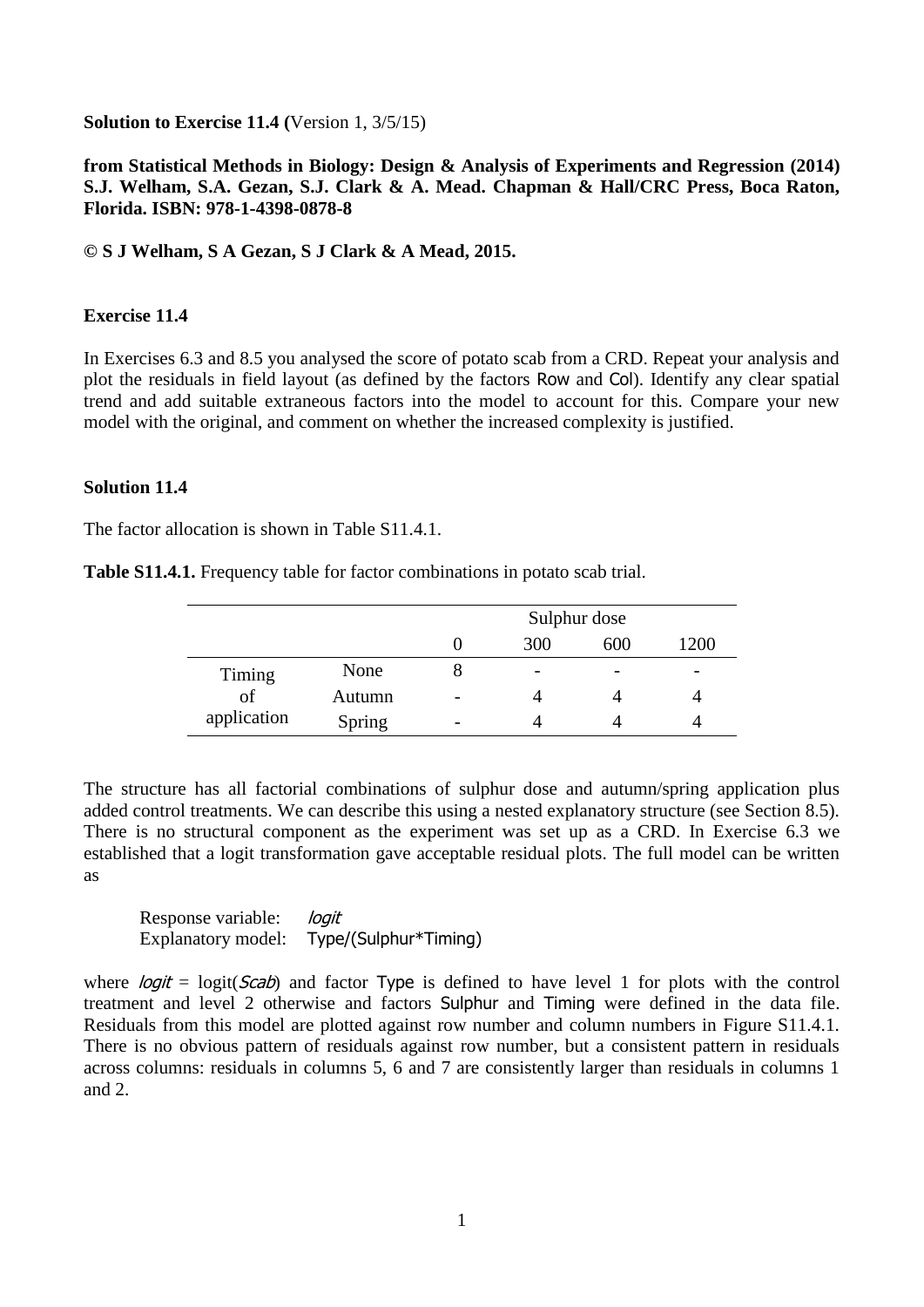

**Figure S11.4.1.** Residuals from logit(*Scab*) plotted against row number grouped by column (left) or column number grouped by row (right).

To make sure this pattern does not affect the results, we can adjust for it, by fitting the Col factor as an extraneous term. Ideally we would fit this as a structural term in the model, but as it was not included in the design it is not balanced with respect to the treatment terms and so cannot then be analysed by multi-stratum ANOVA. We therefore use the intra-block analysis with model

Response variable: *logit* Explanatory model: Col + Type/(Sulphur\*Timing)

The ANOVA tables with and without the extraneous term are shown in Table S11.4.2. Diagnostic plots of the residuals show no cause for concern, and plotting the residuals from this analysis against rows and columns show that the pattern has been removed (Figure S11.4.2).

| Sequence 1  |                             |           |           | Sequence 2 |             |    |           |           |           |
|-------------|-----------------------------|-----------|-----------|------------|-------------|----|-----------|-----------|-----------|
| Source      | df                          | <b>SS</b> | <b>MS</b> | <b>VR</b>  | Source      | df | <b>SS</b> | <b>MS</b> | <b>VR</b> |
|             |                             |           |           |            | $+$ Col     | 7  | 6.9657    | 0.9951    | 7.245     |
| + Type      |                             | 3.0983    | 3.0983    | 10.601     | $+$ Type    |    | 1.9758    | 1.9758    | 14.385    |
| $+ Ty.S$    | 2                           | 2.2142    | 1.1071    | 3.788      | $+$ Ty.S    | 2  | 1.6753    | 0.8376    | 6.099     |
| $+ Ty.Ti$   |                             | 2.1897    | 2.1897    | 7.492      | $+ Ty.Ti$   |    | 1.5676    | 1.5676    | 11.413    |
| $+$ Ty.S.Ti | $\mathcal{D}_{\mathcal{L}}$ | 0.6828    | 0.3414    | 1.168      | $+$ Ty.S.Ti | 2  | 0.8350    | 0.4175    | 3.040     |
| Residual    | 25                          | 7.3067    | 0.2923    |            | Residual    | 18 | 2.4723    | 0.1373    |           |
| Total       | 31                          | 15.4916   |           |            | Total       | 31 | 15.4916   |           |           |

**Table S.11.4.2** Sequential ANOVA tables for potato scab data without and with extraneous column factor. Ty denotes factor Type, S denotes factor Sulphur and Ti denotes factor Timing.  $SS = sum$  of squares,  $MS =$  mean square,  $VR =$  variance ratio.